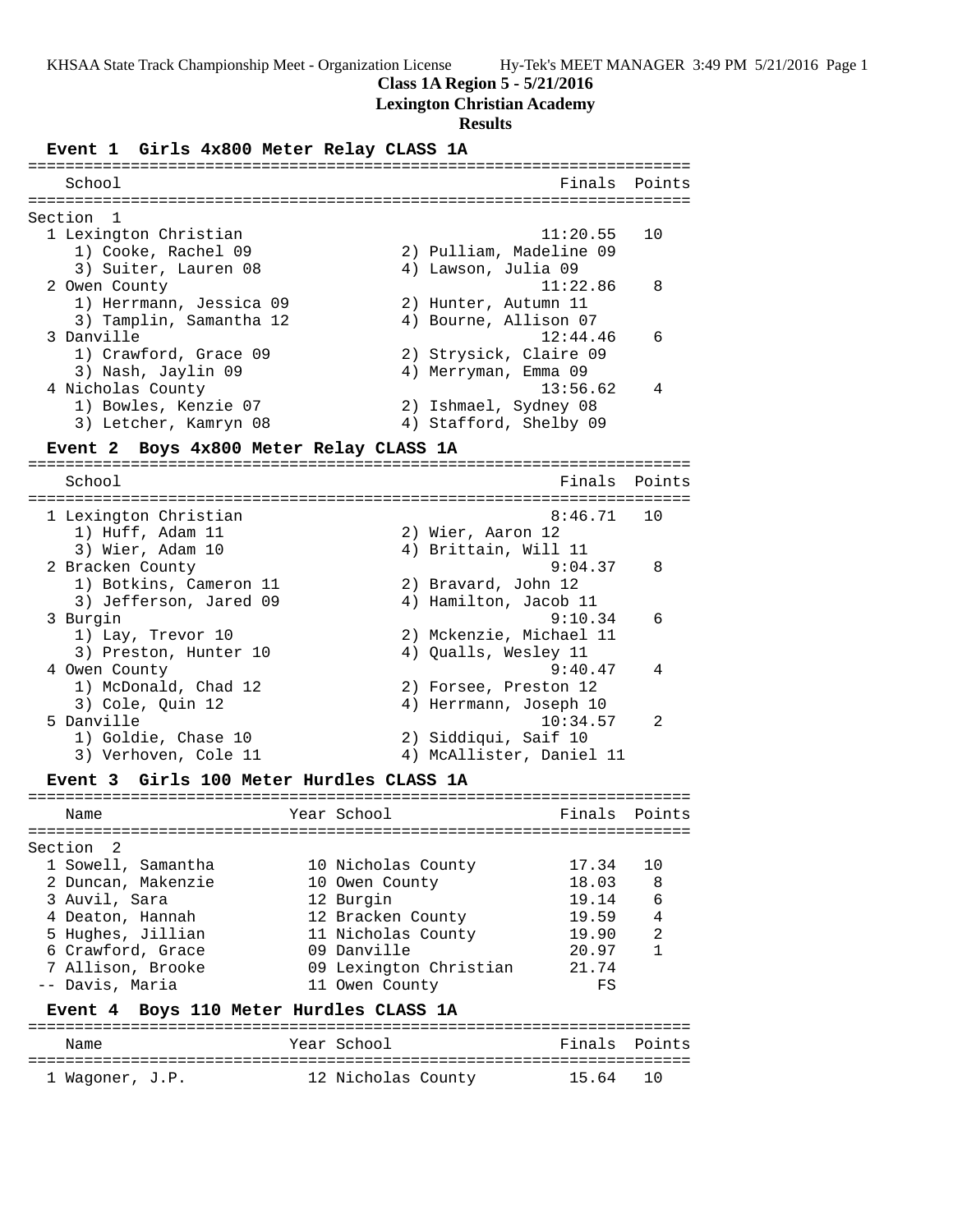**Class 1A Region 5 - 5/21/2016**

**Lexington Christian Academy**

| Event 4 Boys 110 Meter Hurdles CLASS 1A |                               |                                    |
|-----------------------------------------|-------------------------------|------------------------------------|
|                                         |                               |                                    |
| 2 McKnight, Gabe                        | 08 Danville                   | 16.74<br>8                         |
| 3 Hatchett, Rhyan                       | 12 Owen County                | 16.87 6                            |
| 4 Warren, Kyron                         | 12 Danville                   | 19.14 4<br>$\overline{2}$<br>21.67 |
| 5 Hatfield, Drew                        | 09 Burgin                     |                                    |
| 6 House, Lee                            | 10 Owen County                | 22.36<br>$\mathbf{1}$              |
| 7 Wells, Nick                           | 09 Carroll County             | 22.93                              |
| Event 5 Girls 100 Meter Dash CLASS 1A   |                               |                                    |
|                                         |                               |                                    |
| Name                                    | Year School                   | Finals Points                      |
| Section 1                               |                               |                                    |
| 1 Moon, Brittany                        | 09 Nicholas County            | 15.54                              |
| 2 Hiles, Violet                         | 10 Augusta                    | 16.10                              |
| 3 Shackelford, Danielle                 | 12 Augusta                    | 17.61                              |
| Section 2                               |                               |                                    |
| 1 Soto, Maria                           | 10 Nicholas County            | 15.19                              |
| 2 Papai, Shelby                         | 09 Trimble County             | 15.38                              |
| 3 Bitler, Abby                          | 09 Owen County                | 15.39                              |
| 4 Smith, Alex                           | 09 Lexington Christian        | 15.47                              |
| 5 Jones, Madison                        | 08 Trimble County             | 16.08                              |
| 6 Mingua, Meela                         | 09 Lexington Christian        | 17.69                              |
| 7 Watkins, Jayden                       | 09 Burgin                     | 19.30                              |
| Section 3                               |                               |                                    |
| 1 Turner, Ivy                           | 09 Danville                   | 13.19<br>10                        |
| 2 Malik, Khatirah                       | 11 Paris                      | 13.33<br>-8                        |
| 3 Walker, Zenoviah                      | 11 Danville                   | 13.42<br>6                         |
| 4 Rose, Catie                           | 11 Bracken County             | $14.23$ 4                          |
| 5 Hensley, Katie                        | 09 Owen County                | 2<br>14.27                         |
| 6 Kurtz, Gracie                         | 12 Bracken County             | 14.30<br>1                         |
| 7 Mitchell, Tianna                      | 08 Frankfort                  | 14.42                              |
| 8 Tatum, Kiani                          | 08 Frankfort                  | 14.72                              |
| Event 6 Boys 100 Meter Dash CLASS 1A    |                               |                                    |
|                                         |                               |                                    |
| Name                                    | Year School                   | Finals Points                      |
|                                         |                               |                                    |
| Section 1                               |                               |                                    |
| 1 Evans, Will                           | 10 Bracken County             | 13.26                              |
| 2 Farrar, Nate                          | 09 Owen County                | 13.55                              |
| 3 Hall, Brett                           | 12 Carroll County             | 13.65                              |
| 4 Booe, Alex                            | 09 Frankfort                  | 14.12                              |
| 5 Rayburn, Noah                         | 08 Augusta                    | 15.75                              |
| Section 2                               |                               |                                    |
| 1 Watkins, Nate                         | 12 Nicholas County            | 11.99                              |
| 2 Faulkner, Devonte                     | 12 Frankfort                  | 12.19                              |
| 3 Richardson, Zach                      | 11 Nicholas County            | 12.37                              |
| 4 Sanford, Lavonte                      | 09 Paris                      | 12.38                              |
| 5 Ellis, Dillon                         | 12 Carroll County             | 12.70                              |
| 6 Saad, Christopher                     | 12 Sayre<br>10 Trimble County | 12.79                              |
| 7 Bird, Paul<br>8 Stewart, Wesley       | 11 Burgin                     | 12.91<br>13.12                     |
| Section 3                               |                               |                                    |
| 1 Wheatley, Dillon                      | 10 Lexington Christian        | 11.14<br>10                        |
| 2 Burton, Drayden                       | 10 Lexington Christian        | 11.27<br>8                         |
|                                         |                               |                                    |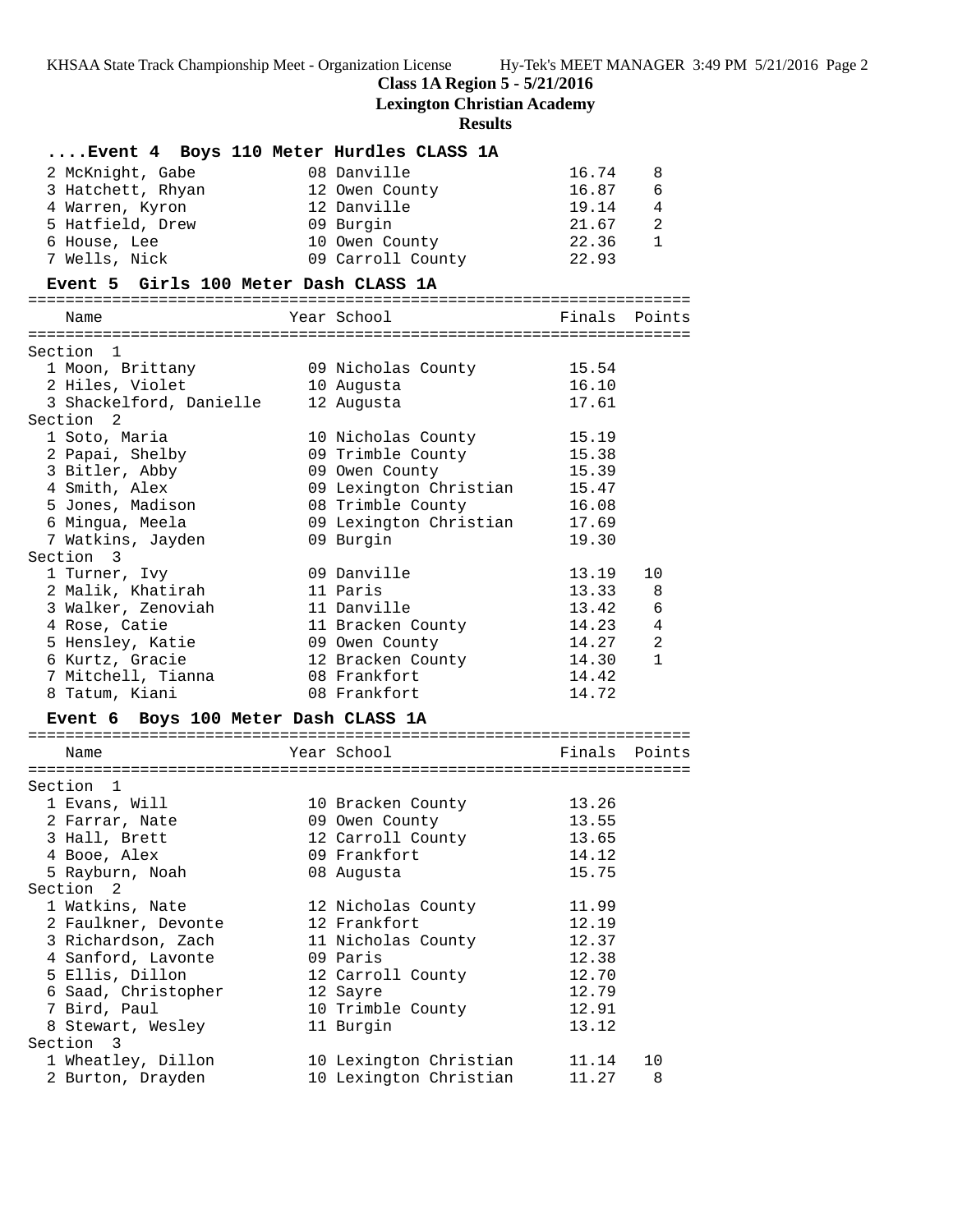**Class 1A Region 5 - 5/21/2016**

**Lexington Christian Academy**

| Event 6 Boys 100 Meter Dash CLASS 1A              |                   |                  |                         |        |
|---------------------------------------------------|-------------------|------------------|-------------------------|--------|
| 3 Wheat, Jeremiah                                 | 11 Danville       |                  | 11.44                   | 6      |
| 4 Craven, Brian<br>12 Sayre                       |                   |                  | 11.57                   | 4      |
| 5 Turner, Jakobi                                  | 12 Danville       |                  | 11.64                   | 2      |
| 6 Borchers, Mason                                 | 12 Owen County    |                  | 11.68                   | 1      |
| 7 Parker, Nick                                    | 11 Bracken County |                  | 11.81                   |        |
| 8 Clark, James<br>12 Paris                        |                   |                  | 12.16                   |        |
| Event 7 Girls 4x200 Meter Relay CLASS 1A          |                   |                  |                         |        |
|                                                   |                   |                  |                         |        |
| School                                            |                   |                  | Finals                  | Points |
| Section 1                                         |                   |                  |                         |        |
| 1 Danville                                        |                   |                  | 1:52.17                 | 10     |
| 1) Turner, Ivy 09                                 |                   |                  | 2) Walker, Zenoviah 11  |        |
| 3) Rankin, Taylor 10                              |                   |                  | 4) Walker, Alyvia 11    |        |
| 2 Sayre                                           |                   |                  | 1:56.69                 | 8      |
| 1) Cunningham, Lucie 12                           |                   |                  | 2) Henry, Allison 09    |        |
| 3) Frasca, Athena 09                              |                   |                  | 4) Frasca, Olivia 07    |        |
| 3 Owen County                                     |                   |                  | 1:56.95                 | 6      |
| 1) Hensley, Katie 09                              |                   |                  | 2) Tamplin, Samantha 12 |        |
| 3) Keeton, Alexia 12                              |                   |                  | 4) Gover, Amber 12      |        |
| 4 Frankfort                                       |                   |                  | 1:58.96                 | 4      |
| 1) Douglas, A'Nandi 10                            |                   |                  | 2) Mason, Emma 08       |        |
| 3) Mitchell, Tianna 08                            |                   |                  | 4) Tatum, Kiani 08      |        |
| 5 Nicholas County                                 |                   |                  | 2:07.29                 | 2      |
| 1) Flanigin, Shelby 10                            |                   |                  | 2) Stafford, Shelby 09  |        |
| 3) Martin, Autumn 11                              |                   |                  | 4) Waymire, Morgan 09   |        |
| 6 Lexington Christian                             |                   |                  | 2:15.28                 | 1      |
| 1) Smith, Alex 09                                 |                   |                  | 2) Lelbach, Emma 10     |        |
| 3) Eltzroth, Becca 10                             |                   |                  | 4) Mingua, Meela 09     |        |
| Boys 4x200 Meter Relay CLASS 1A<br><b>Event 8</b> |                   |                  |                         |        |
|                                                   |                   |                  |                         |        |
| School                                            |                   |                  | Finals                  | Points |
| 1 Lexington Christian                             |                   |                  | 1:33.10                 | 10     |
| 1) Burton, Drayden 10                             |                   |                  | 2) Potter, Logan 11     |        |
| 3) Wheatley, Dillon 10                            |                   |                  | 4) Nieves, Logan 10     |        |
| 2 Danville                                        |                   |                  | 1:33.53                 | 8      |
| 1) Wheat, Jeremiah 11                             |                   |                  | 2) Ray, Stephen 12      |        |
| 3) McKnight, Gabe 08                              |                   |                  | 4) Turner, Jakobi 12    |        |
| 3 Paris                                           |                   |                  | 1:38.43                 | 6      |
| 1) Clark, James 12                                |                   |                  | 2) Sanford, Lavonte 09  |        |
| 3) Marks, Jordan 12                               |                   |                  | 4) Wells, Jekob 11      |        |
| 4 Nicholas County                                 |                   |                  | 1:39.16                 | 4      |
| 1) Conyers, Aaron 11                              |                   |                  | 2) Moon, Cody 11        |        |
| 3) Watkins, Nate 12                               |                   |                  | 4) Richardson, Zach 11  |        |
| 5 Owen County                                     |                   |                  | 1:48.01                 | 2      |
| 1) Herrmann, Joseph 10                            |                   |                  | 2) Farrar, Nate 09      |        |
| 3) Forsee, Preston 12                             |                   | 4) Cole, Quin 12 |                         |        |
| 6 Bracken County                                  |                   |                  | 1:48.52                 | 1      |
| 1) Jefferson, Collin 09                           |                   |                  | 2) Marsh, Jacob 12      |        |
| 3) Evans, Will 10                                 |                   |                  | 4) Highfield, Dalton 11 |        |
| 7 Burgin                                          |                   |                  | 1:50.84                 |        |
| 1) Lay, Trevor 10                                 |                   |                  | 2) Preston, Hunter 10   |        |
|                                                   |                   |                  |                         |        |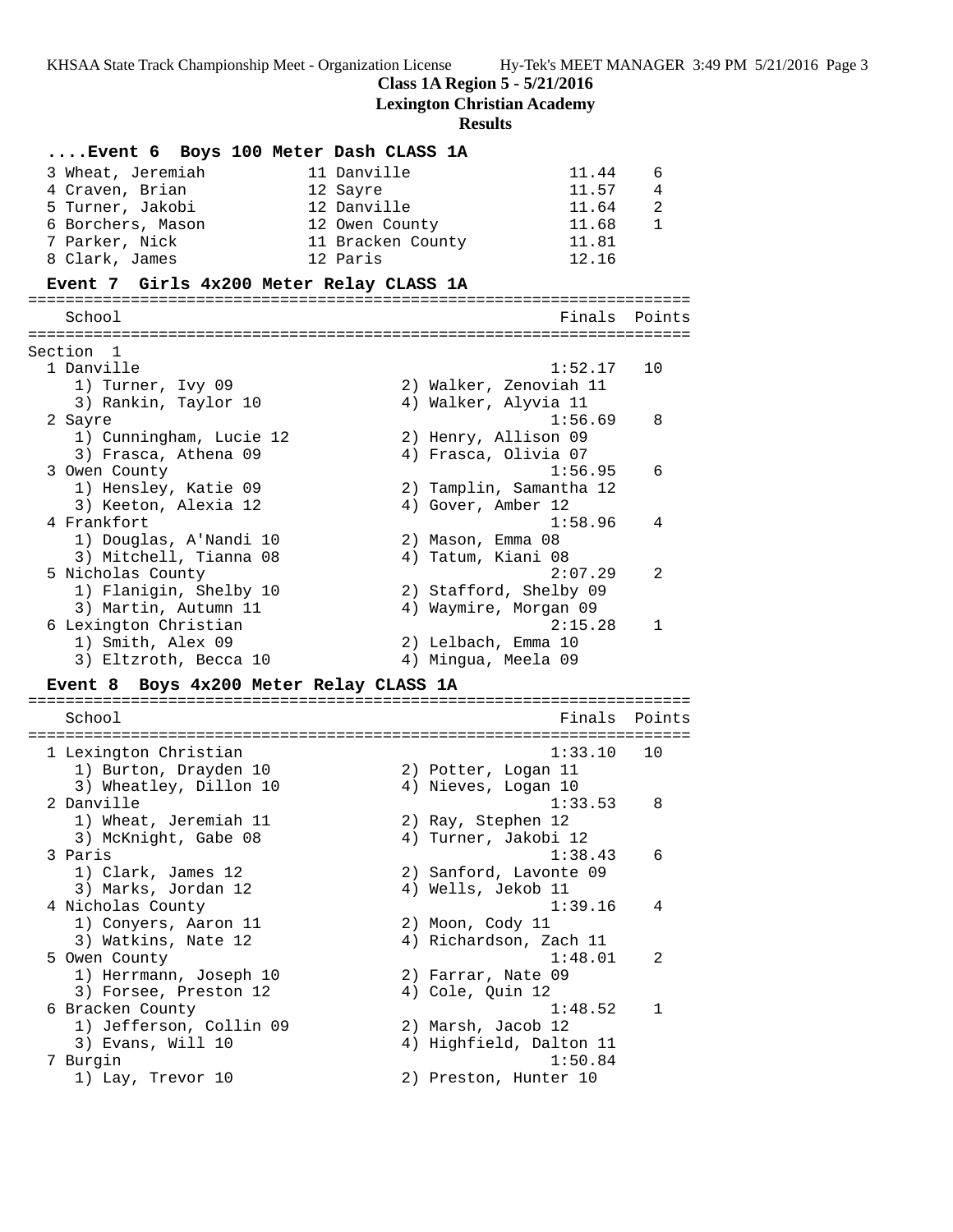**Class 1A Region 5 - 5/21/2016**

**Lexington Christian Academy**

#### **Results**

### **....Event 8 Boys 4x200 Meter Relay CLASS 1A**

| 3) Shearer, Cade 10    | 4) Stewart, Wesley 11 |
|------------------------|-----------------------|
| 8 Trimble County       | 1:56.12               |
| 1) Johnson, Dominic 08 | 2) Holmes, Tucker 10  |
| 3) Napier, Noah 10     | 4) Bird, Paul 10      |

### **Event 9 Girls 1600 Meter Run CLASS 1A**

=======================================================================

| Name               | Year School            | Finals Points |    |
|--------------------|------------------------|---------------|----|
| 1 Hayes, Kendall   | 09 Lexington Christian | 5:29.33       | 10 |
| 2 Watkins, Shelby  | 12 Nicholas County     | 5:57.68       | 8  |
| 3 Ebert, Heather   | 09 Bracken County      | 6:00.82       | 6  |
| 4 Weston, Eliza    | 07 Trimble County      | 6:04.48       | 4  |
| 5 Strysick, Claire | 09 Danville            | 6:11.97       | 2  |
| 6 Cooke, Rachel    | 09 Lexington Christian | 6:13.52       | 1  |
| 7 Beach, Cindy     | 09 Owen County         | 6:14.58       |    |
| 8 Herrmann, Julie  | 07 Owen County         | 6:22.67       |    |
| 9 Ebert, Holly     | 09 Bracken County      | 6:48.57       |    |
| 10 Carr, Tia       | 11 Sayre               | 7:04.06       |    |
| 11 Bowles, Kenzie  | 07 Nicholas County     | 7:04.67       |    |
| 12 Allen, Lucie    | 12 Sayre               | 7:07.60       |    |
| -- Perez, Jazmin   | 12 Paris               | DNF           |    |

#### **Event 10 Boys 1600 Meter Run CLASS 1A**

| Name                  | Year School            | Finals  | Points         |
|-----------------------|------------------------|---------|----------------|
| 1 Wier, Aaron         | 12 Lexington Christian | 4:38.56 | 10             |
| 2 Hamilton, Jacob     | 11 Bracken County      | 4:41.21 | 8              |
| 3 Madden, Andrew      | 09 Lexington Christian | 4:43.79 | 6              |
| 4 Oualls, Wesley      | 11 Burgin              | 4:50.98 | $\overline{4}$ |
| 5 Snapp, Camryn       | 12 Augusta             | 4:54.26 | 2              |
| 6 Waltman, Ben        | 08 Sayre               | 5:15.92 | $\mathbf{1}$   |
| 7 Botkins, Cameron    | 11 Bracken County      | 5:16.79 |                |
| 8 Huff, Ouentin       | 08 Trimble County      | 5:19.23 |                |
| 9 Hatfield, Drew      | 09 Burgin              | 5:22.98 |                |
| 10 Stedam, Colton     | 09 Owen County         | 5:23.24 |                |
| 11 Waltman, Sam       | 12 Sayre               | 5:32.71 |                |
| 12 McAllister, Daniel | 11 Danville            | 5:32.84 |                |
| 13 Siddigui, Saif     | 10 Danville            | 5:54.91 |                |
| 14 Fouts, Seth        | 08 Augusta             | 6:43.37 |                |

=======================================================================

### **Event 11 Girls 4x100 Meter Relay CLASS 1A**

======================================================================= School **Finals** Points ======================================================================= 1 Danville 52.45 10 1) Turner, Ivy 09 2) Walker, Zenoviah 11 3) Rankin, Taylor 10 4) Walker, Alyvia 11 2 Frankfort 55.96 8 1) Douglas, A'Nandi 10 2) Mason, Emma 08 3) Mitchell, Tianna 08  $\hspace{1cm}$  4) Tatum, Kiani 08 3 Lexington Christian 59.49 6 1) Alsip, Kaylee 09 2) Smith, Alex 09 3) Berryhill, Savannah 09  $\hskip1cm 4$ ) Wallen, Abby 09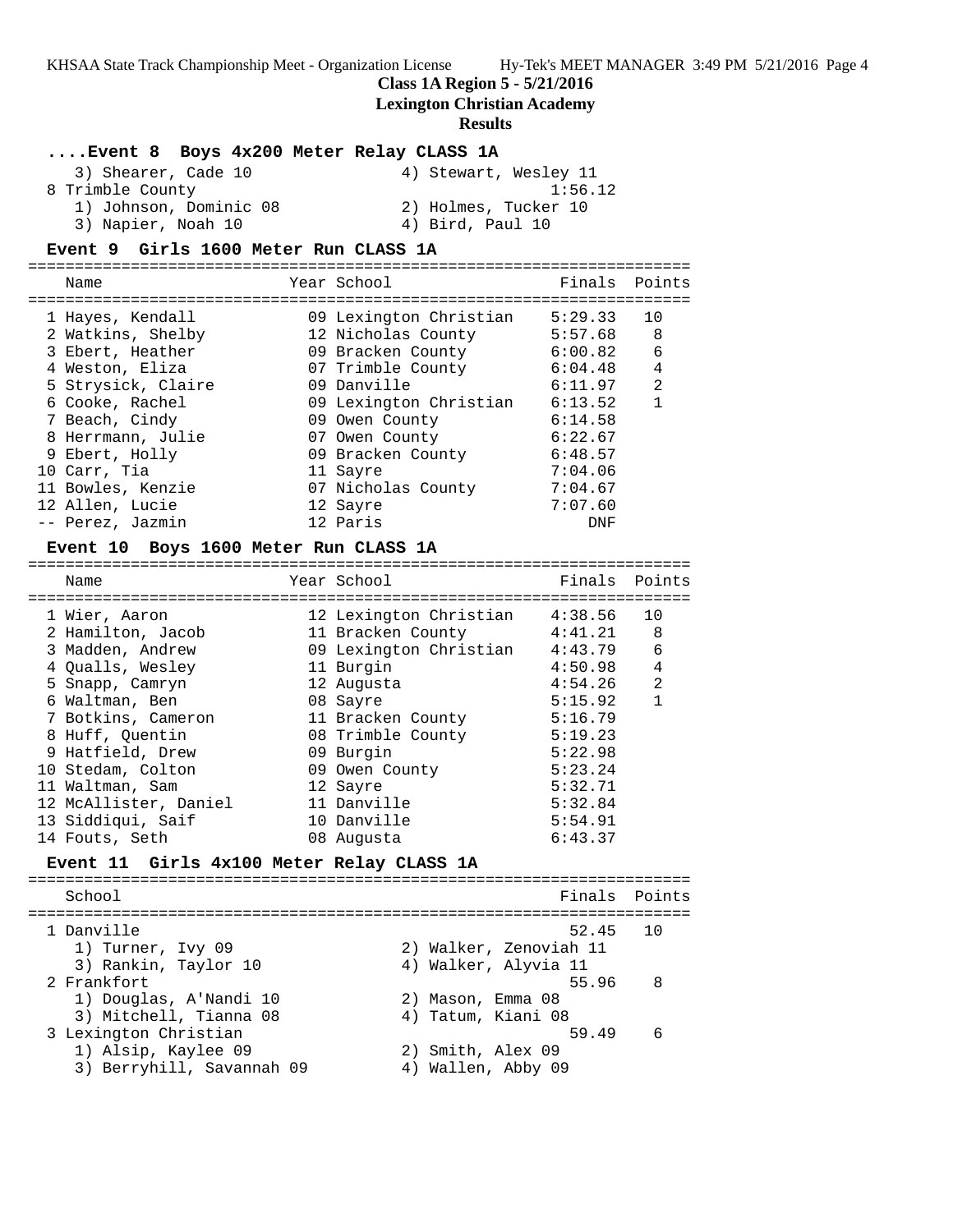**Class 1A Region 5 - 5/21/2016**

## **Lexington Christian Academy**

| Event 11 Girls 4x100 Meter Relay CLASS 1A   |                        |                    |                         |         |                |
|---------------------------------------------|------------------------|--------------------|-------------------------|---------|----------------|
| 4 Nicholas County                           |                        |                    |                         | 1:00.47 | 4              |
| 1) Flanigin, Shelby 10                      |                        |                    | 2) Soto, Maria 10       |         |                |
| 3) Martin, Autumn 11                        |                        |                    | 4) Waymire, Morgan 09   |         |                |
| 5 Owen County                               |                        |                    |                         | 1:01.62 | 2              |
| 1) Jacobs, Nicole 12                        |                        |                    |                         |         |                |
|                                             |                        |                    | 2) Hensley, Katie 09    |         |                |
| 3) Keeton, Alexia 12                        |                        |                    | 4) Gover, Amber 12      |         |                |
| Boys 4x100 Meter Relay CLASS 1A<br>Event 12 |                        |                    |                         |         |                |
|                                             |                        |                    |                         |         |                |
| School                                      |                        |                    |                         | Finals  | Points         |
|                                             |                        |                    |                         |         |                |
| 1 Lexington Christian                       |                        |                    |                         | 44.74   | 10             |
| 1) Burton, Drayden 10                       |                        |                    | 2) Wheatley, Dillon 10  |         |                |
| 3) Lebryk, Caelan 10                        |                        |                    | 4) Nieves, Logan 10     |         |                |
| 2 Danville                                  |                        |                    |                         | 45.71   | 8              |
| 1) Wheat, Jeremiah 11                       |                        |                    | 2) Coffey, Tristan 12   |         |                |
| 3) Ray, Stephen 12                          |                        |                    | 4) Turner, Jakobi 12    |         |                |
| 3 Owen County                               |                        |                    |                         | 45.85   | 6              |
| 1) Borchers, Mason 12                       |                        |                    | 2) Hatchett, Rhyan 12   |         |                |
|                                             |                        |                    | 4) Williams, Carson 12  |         |                |
| 3) Osborne, Patrick 11                      |                        |                    |                         |         |                |
| 4 Paris                                     |                        |                    |                         | 46.28   | 4              |
| 1) Strings, Travis 09                       |                        |                    | 2) Clark, James 12      |         |                |
| 3) Marks, Jordan 12                         |                        |                    | 4) Wells, Jekob 11      |         |                |
| 5 Nicholas County                           |                        |                    |                         | 50.85   | 2              |
| 1) Watkins, Nate 12                         |                        |                    | 2) Moon, Cody 11        |         |                |
| 3) Zepeda, Julio 11                         |                        |                    | 4) Richardson, Zach 11  |         |                |
| 6 Bracken County                            |                        |                    |                         | 51.00   | 1              |
| 1) Marsh, Jacob 12                          |                        |                    | 2) Evans, Will 10       |         |                |
| 3) Wachter, Dakota 11                       |                        |                    | 4) Highfield, Dalton 11 |         |                |
| 7 Trimble County                            |                        |                    |                         | 57.33   |                |
| 1) Bird, Paul 10                            |                        |                    | 2) Holmes, Tucker 10    |         |                |
| 3) Napier, Noah 10                          |                        |                    | 4) Johnson, Dominic 08  |         |                |
| Event 13 Girls 400 Meter Dash CLASS 1A      |                        |                    |                         |         |                |
|                                             |                        |                    |                         |         |                |
| Name                                        |                        | Year School        |                         | Finals  | Points         |
| -----------------------                     | :============ <b>:</b> |                    | ==================      |         |                |
| 2<br>Section                                |                        |                    |                         |         |                |
| 1 Lawson, Julia                             |                        |                    | 09 Lexington Christian  | 1:17.32 |                |
| 2 Lelbach, Emma                             |                        |                    | 10 Lexington Christian  | 1:18.29 |                |
| 3 Hiles, Violet                             |                        | 10 Augusta         |                         | 1:21.47 |                |
|                                             |                        |                    |                         |         |                |
| 4 Papai, Shelby                             |                        | 09 Trimble County  |                         | 1:21.93 |                |
| 5 Watkins, Jayden                           |                        | 09 Burgin          |                         | 1:29.05 |                |
| Section 3                                   |                        |                    |                         |         |                |
| 1 Rankin, Taylor                            |                        | 10 Danville        |                         | 1:02.89 | 10             |
| 2 Keeton, Alexia                            |                        | 12 Owen County     |                         | 1:07.50 | 8              |
| 3 Tamplin, Samantha                         |                        | 12 Owen County     |                         | 1:08.55 | 6              |
| 4 Ishmael, Sydney                           |                        | 08 Nicholas County |                         | 1:13.18 | 4              |
| 5 Jones, Madison                            |                        | 08 Trimble County  |                         | 1:14.42 | $\overline{2}$ |
| 6 Hay, Felicia                              |                        | 10 Augusta         |                         | 1:15.13 | 1              |
|                                             |                        |                    |                         |         |                |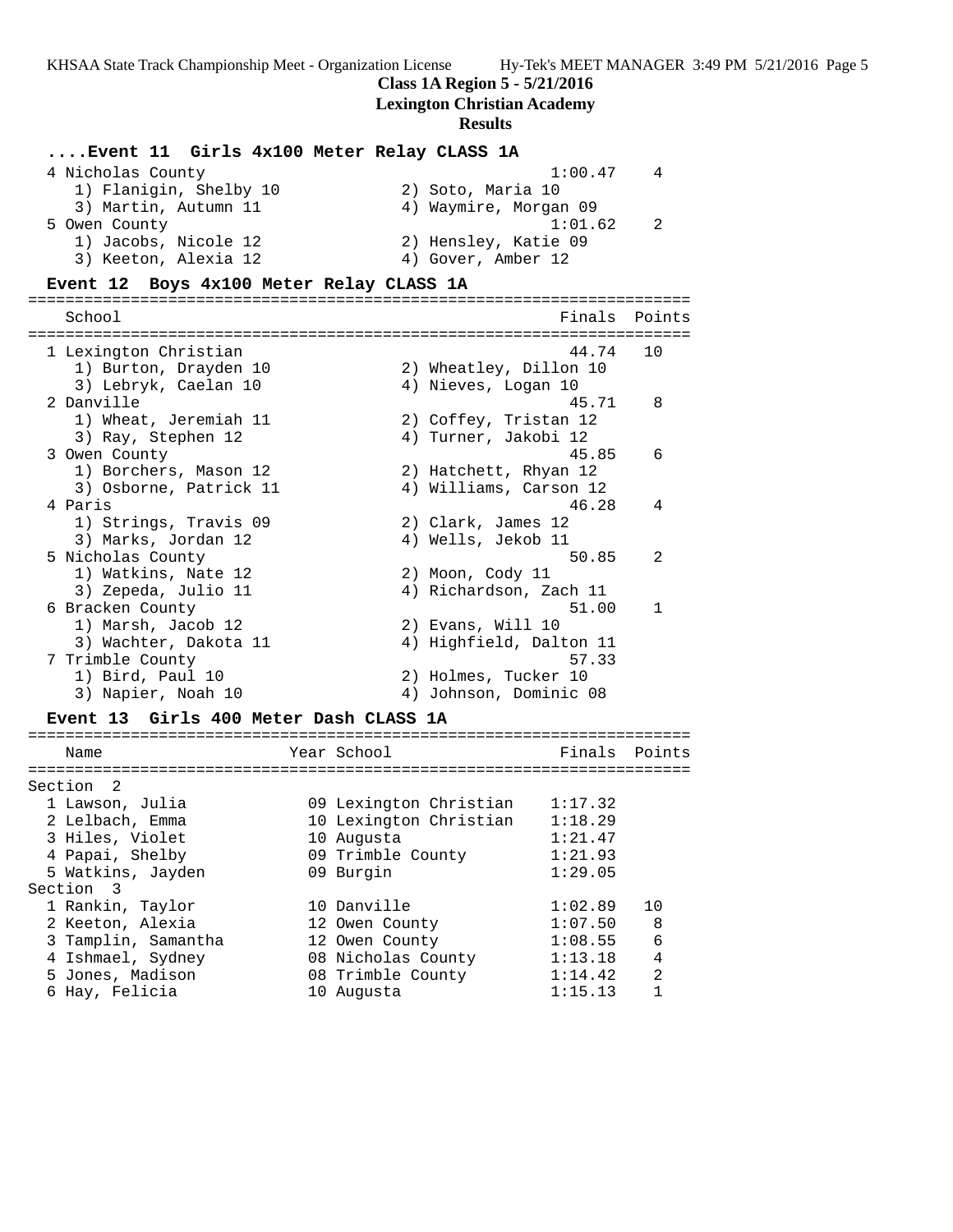#### **Class 1A Region 5 - 5/21/2016**

**Lexington Christian Academy**

### **Results**

**Event 14 Boys 400 Meter Dash CLASS 1A** ======================================================================= Name The Year School The Points Points Points ======================================================================= Section 1 1 Forsee, Preston 12 Owen County 1:01.04<br>2 Simons, Daniel 09 Bracken County 1:02.15 2 Simons, Daniel 09 Bracken County 1:02.15 Section 2 1 Arnett, Noah 09 Paris 59.47 2 Mendoza, Gerardo 12 Paris 59.89 3 Schwarz, Isaac 09 Trimble County 1:03.95 4 Booe, Alex 09 Frankfort 1:04.81 5 Mills, Alex 09 Sayre 1:05.88 6 Quinn, Shawn 09 Nicholas County 1:07.58 7 Keeton, Clay 12 Carroll County 1:09.75 8 Hall, Brett 12 Carroll County 1:11.20 Section 3 1 Potter, Logan 11 Lexington Christian 53.29 10 2 Parker, Nick 11 Bracken County 54.08 8 3 Faulkner, Devonte 12 Frankfort 55.96 6 4 Zepeda, Julio 11 Nicholas County 56.07 4 5 Snapp, Camryn 12 Augusta 56.19 2 6 Thornton, Zach 09 Danville 57.00 1 7 Madden, Andrew 09 Lexington Christian 57.99 8 Miller, Isaiah 09 Danville 58.33 **Event 15 Girls 300 Meter Hurdles CLASS 1A** ======================================================================= Name Year School Finals Points ======================================================================= Section 1 1 Sowell, Samantha 10 Nicholas County 51.02 10 2 Jacobs, Nicole 12 Owen County 52.81 8 3 Flanigin, Shelby 10 Nicholas County 54.82 6 4 Duncan, Makenzie 10 Owen County 55.63 4 5 Merryman, Emma 09 Danville 59.99 2 6 Allison, Brooke 09 Lexington Christian 1:02.06 1 **Event 16 Boys 300 Meter Hurdles CLASS 1A** ======================================================================= Name Year School Finals Points ======================================================================= 1 Lozier, Kyle 10 Owen County 52.09 2 Kestler, Ethan 09 Burgin 1:00.63 Section 2 1 Wagoner, J.P. 12 Nicholas County 41.64 10 2 Ford, Tanner 10 Danville 45.01 8 3 Conyers, Aaron 11 Nicholas County 46.04 6 4 Hatchett, Rhyan 12 Owen County 47.06 4 5 Mckinney, Michael 09 Lexington Christian 51.55 2 6 Hatfield, Drew 09 Burgin 52.06 1 -- McKnight, Gabe 08 Danville DNF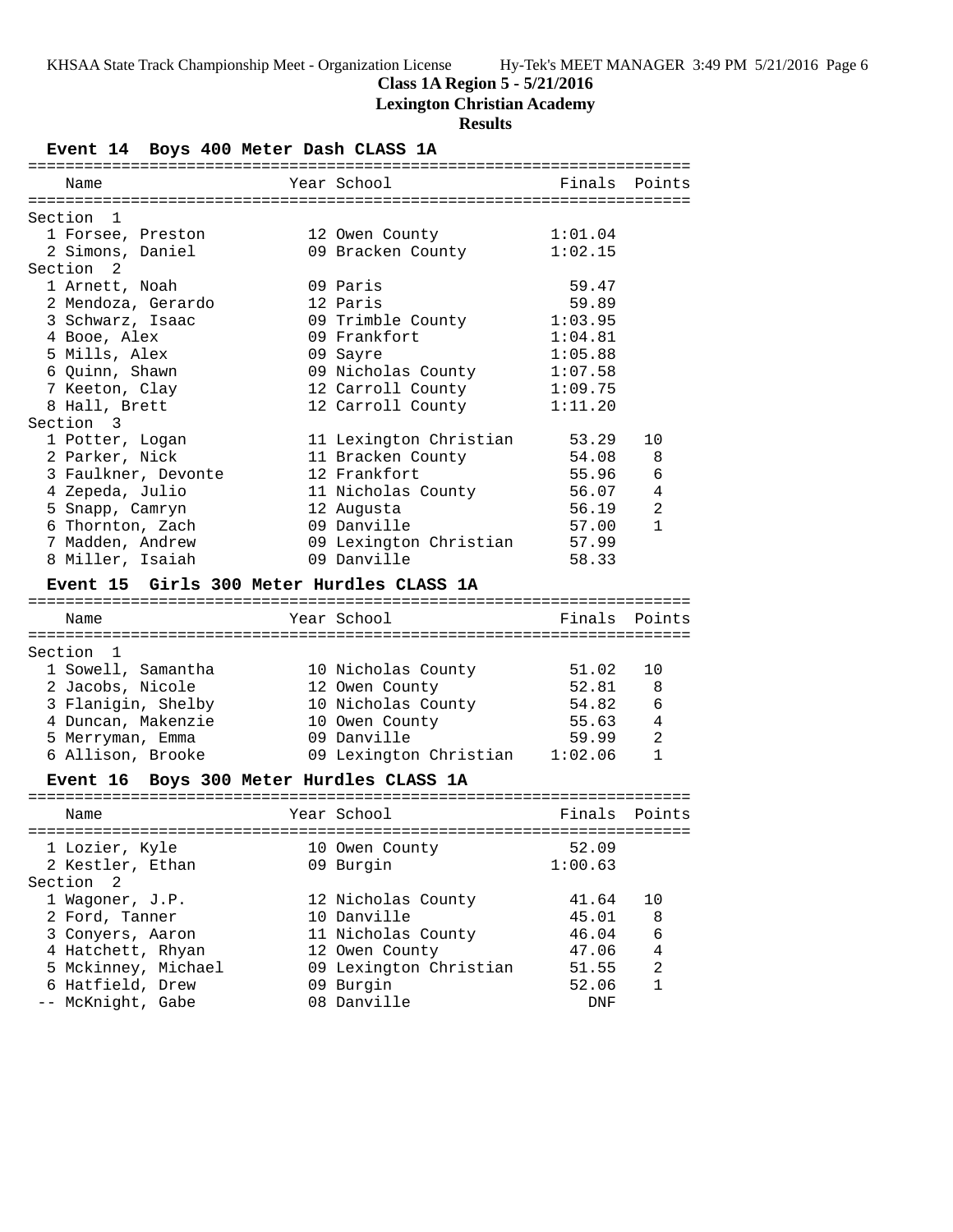## **Class 1A Region 5 - 5/21/2016**

**Lexington Christian Academy**

|           | Event 17 Girls 800 Meter Run CLASS 1A |                               |         |                |
|-----------|---------------------------------------|-------------------------------|---------|----------------|
|           | Name                                  | Year School                   | Finals  | Points         |
|           |                                       |                               |         |                |
| Section 1 |                                       |                               |         |                |
|           | 1 Hayes, Kendall                      | 09 Lexington Christian        | 2:34.07 | 10             |
|           | 2 Pulliam, Madeline                   | 09 Lexington Christian        | 2:41.19 | 8              |
|           | 3 Bourne, Allison                     | 07 Owen County                | 2:42.23 | 6              |
|           | 4 Watkins, Shelby                     | 12 Nicholas County            | 2:47.18 | 4              |
|           | 5 Crawford, Grace                     | 09 Danville                   | 2:49.15 | 2              |
|           | 6 Frasca, Athena                      | 09 Sayre                      | 2:50.28 | $\mathbf{1}$   |
|           | 7 Herrmann, Jessica                   | 09 Owen County                | 2:51.25 |                |
|           | 8 Kostelic, Katie                     | 11 Sayre                      | 2:52.96 |                |
|           | 9 Perez, Jazmin                       | 12 Paris                      | 3:21.85 |                |
|           | Event 18 Boys 800 Meter Run CLASS 1A  |                               |         |                |
|           | Name                                  | Year School                   | Finals  | Points         |
|           | 1 Wier, Aaron                         | 12 Lexington Christian        | 2:05.34 | 10             |
|           | 2 Potter, Logan                       | 11 Lexington Christian        | 2:09.05 | 8              |
|           | 3 Mckinney, Egan                      | 12 Sayre                      | 2:11.32 | 6              |
|           | 4 Herrmann, Joseph                    | 10 Owen County                | 2:16.60 | $\overline{4}$ |
|           | 5 Bravard, John                       | 12 Bracken County             | 2:16.89 | 2              |
|           | 6 Preston, Hunter                     | 10 Burgin                     | 2:20.00 | $\mathbf{1}$   |
|           | 7 Mckenzie, Michael                   | 11 Burgin                     | 2:31.93 |                |
|           | 8 Yazell, Jackson                     | 09 Paris                      | 2:37.06 |                |
|           | 9 Quinn, Shawn                        | 09 Nicholas County            | 2:57.92 |                |
|           | 10 Fouts, Seth                        | 08 Augusta                    | 2:58.85 |                |
|           | 11 Rayburn, Noah                      | 08 Augusta                    | 3:06.26 |                |
|           | <b>Event 19</b>                       | Girls 200 Meter Dash CLASS 1A |         |                |
|           | Name                                  | Year School                   | Finals  | Points         |
|           | 1 Watkins, Jayden                     | 09 Burgin                     | 39.63   |                |
| Section   | $\overline{\phantom{0}}^2$            |                               |         |                |
|           | 1 Mason, Emma                         | 08 Frankfort                  | 30.10   |                |
|           | 2 Kurtz, Gracie                       | 12 Bracken County             | 30.77   |                |
|           | 3 Hay, Felicia                        | 10 Augusta                    | 31.56   |                |
|           | 4 Jones, Madison                      | 08 Trimble County             | 31.62   |                |
|           | 5 Soto, Maria                         | 10 Nicholas County            | 31.67   |                |
|           | 6 Hughes, Jillian                     | 11 Nicholas County            | 32.64   |                |
| Section   | $\overline{\mathbf{3}}$               |                               |         |                |
|           | 1 Turner, Ivy                         | 09 Danville                   | 27.11   | 10             |
|           | 2 Malik, Khatirah                     | 11 Paris                      | 27.21   | 8              |
|           | 3 Walker, Zenoviah                    | 11 Danville                   | 27.87   | 6              |
|           | 4 Cunningham, Lucie                   | 12 Sayre                      | 28.30   | $\overline{4}$ |
|           | 5 Hensley, Katie                      | 09 Owen County                | 28.54   | $\overline{a}$ |
|           | 6 Henry, Allison                      | 09 Sayre                      | 28.57   | 1              |
|           | 7 Gover, Amber                        | 12 Owen County                | 29.12   |                |
|           | 8 Mitchell, Tianna                    | 08 Frankfort                  | 30.63   |                |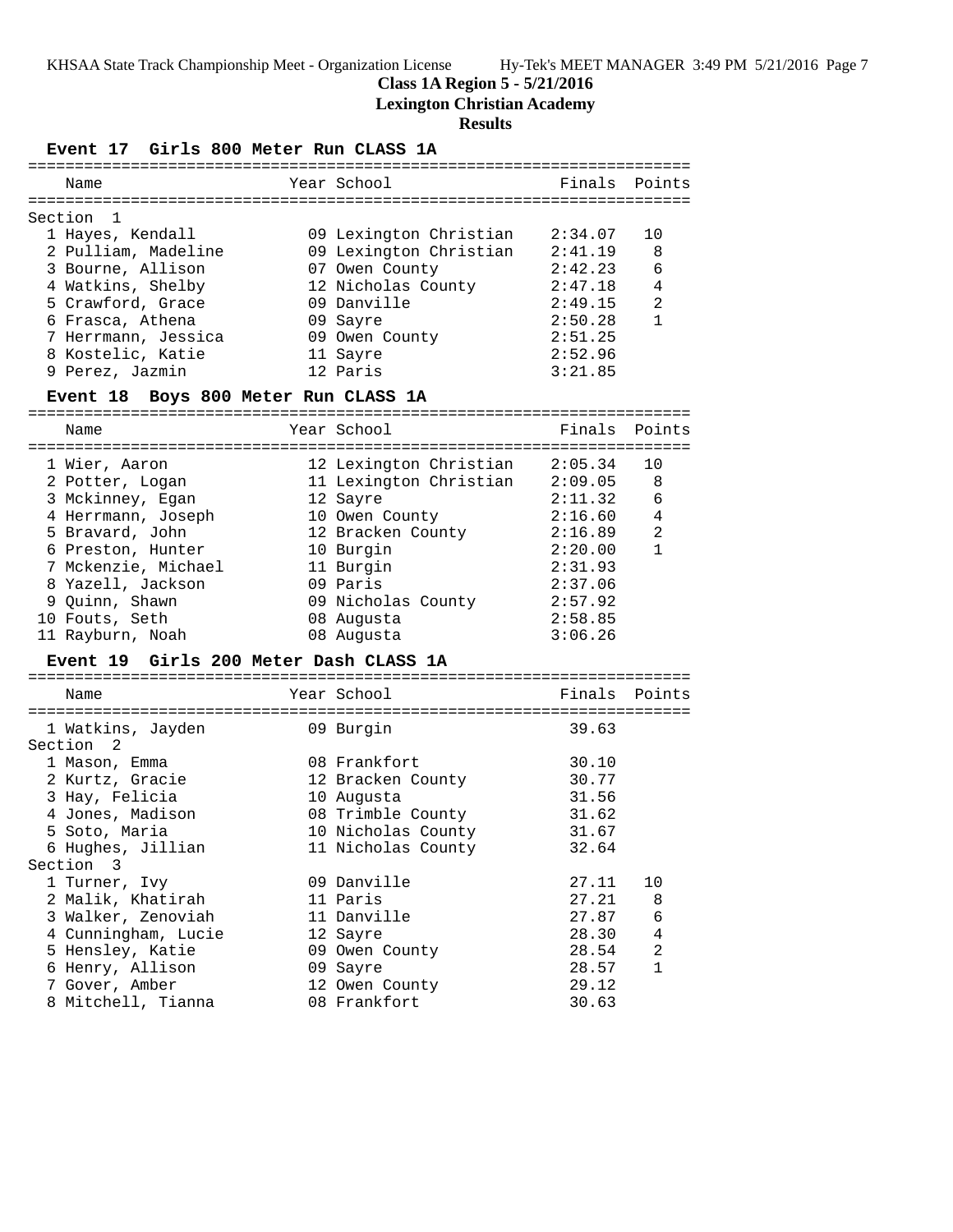## **Class 1A Region 5 - 5/21/2016**

**Lexington Christian Academy**

# **Results**

**Event 20 Boys 200 Meter Dash CLASS 1A**

| Name                 |                                        | Year School            |          | Finals Points |
|----------------------|----------------------------------------|------------------------|----------|---------------|
|                      |                                        |                        |          |               |
| Section 1            |                                        |                        |          |               |
|                      | 1 Jefferson, Collin                    | 09 Bracken County      | 28.67    |               |
| Section 2            |                                        |                        |          |               |
|                      | 1 Faulkner, Devonte                    | 12 Frankfort           | 24.57    |               |
|                      | 2 Osborne, Patrick                     | 11 Owen County         | 25.43    |               |
|                      | 3 Ellis, Dillon                        | 12 Carroll County      | 26.00    |               |
|                      | 4 Bird, Paul                           | 10 Trimble County      | 26.97    |               |
|                      | 5 Stewart, Wesley                      | 11 Burgin              | 27.43    |               |
|                      | 6 Murphy, Joe                          | 12 Sayre               | 27.69    |               |
|                      | 7 Booe, Alex                           | 09 Frankfort           | 28.10    |               |
|                      | 8 Hall, Brett                          | 12 Carroll County      | 28.89    |               |
| Section 3            |                                        |                        |          |               |
|                      | 1 Burton, Drayden                      | 10 Lexington Christian | 22.91    | 10            |
|                      | 2 Craven, Brian                        | 12 Sayre               | 23.25    | 8             |
|                      | 3 Borchers, Mason                      | 12 Owen County         | 23.28    | 6             |
|                      | 4 Wheatley, Dillon                     | 10 Lexington Christian | 23.33    | 4             |
|                      | 5 Turner, Jakobi                       | 12 Danville            | 23.70    | 2             |
|                      | 6 Wagoner, J.P.                        | 12 Nicholas County     | 23.89    | $\mathbf{1}$  |
|                      | 7 Wheat, Jeremiah                      | 11 Danville            | 23.95    |               |
|                      | 8 Watkins, Nate                        | 12 Nicholas County     | 24.86    |               |
|                      |                                        |                        |          |               |
|                      | Event 21 Girls 3200 Meter Run CLASS 1A |                        |          |               |
|                      |                                        | Year School            |          | Finals Points |
| Name                 |                                        |                        |          |               |
| Section <sub>1</sub> |                                        |                        |          |               |
|                      | 1 Hayes, Kendall                       | 09 Lexington Christian | 12:05.70 | 10            |
|                      | 2 Watkins, Shelby                      | 12 Nicholas County     | 13:07.92 | 8             |
|                      | 3 Weston, Eliza                        | 07 Trimble County      | 13:26.58 | 6             |
|                      | 4 Strysick, Claire                     | 09 Danville            | 13:30.30 | 4             |
|                      | 5 Suiter, Lauren                       | 08 Lexington Christian | 13:39.75 | 2             |
|                      | 6 Beach, Cindy                         | 09 Owen County         | 13:42.35 | $\mathbf{1}$  |
|                      | 7 Herrmann, Julie                      | 07 Owen County         | 14:22.88 |               |
|                      |                                        |                        |          |               |
|                      | 8 Bowles, Kenzie                       | 07 Nicholas County     | 16:06.10 |               |
|                      | Event 22 Boys 3200 Meter Run CLASS 1A  |                        |          |               |
|                      |                                        |                        |          |               |

| Name               | Year School            | Finals   | Points |
|--------------------|------------------------|----------|--------|
| 1 Wier, Adam       | 10 Lexington Christian | 10:19.09 | 10     |
| 2 Hayes, Connor    | 07 Lexington Christian | 10:24.11 | 8      |
| 3 Jefferson, Jared | 09 Bracken County      | 10:39.18 | 6      |
| 4 Oualls, Wesley   | 11 Burgin              | 10:42.33 | 4      |
| 5 Cox, Brandon     | 09 Bracken County      | 10:48.99 | 2      |
| 6 Snapp, Camryn    | 12 Augusta             | 10:56.46 | 1      |
| 7 Lay, Trevor      | 10 Burgin              | 11:17.18 |        |
| 8 Glaze, Garret    | 09 Danville            | 11:24.14 |        |
| 9 Stedam, Colton   | 09 Owen County         | 11:40.25 |        |
| 10 Yazell, Jackson | 09 Paris               | 11:51.43 |        |
| 11 Waltman, Sam    | 12 Sayre               | 11:54.32 |        |
| 12 Huff, Quentin   | 08 Trimble County      | 12:35.08 |        |
| 13 House, Lee      | 10 Owen County         | 13:14.63 |        |
| 14 Mills, Alex     | 09 Sayre               | 14:35.02 |        |
|                    |                        |          |        |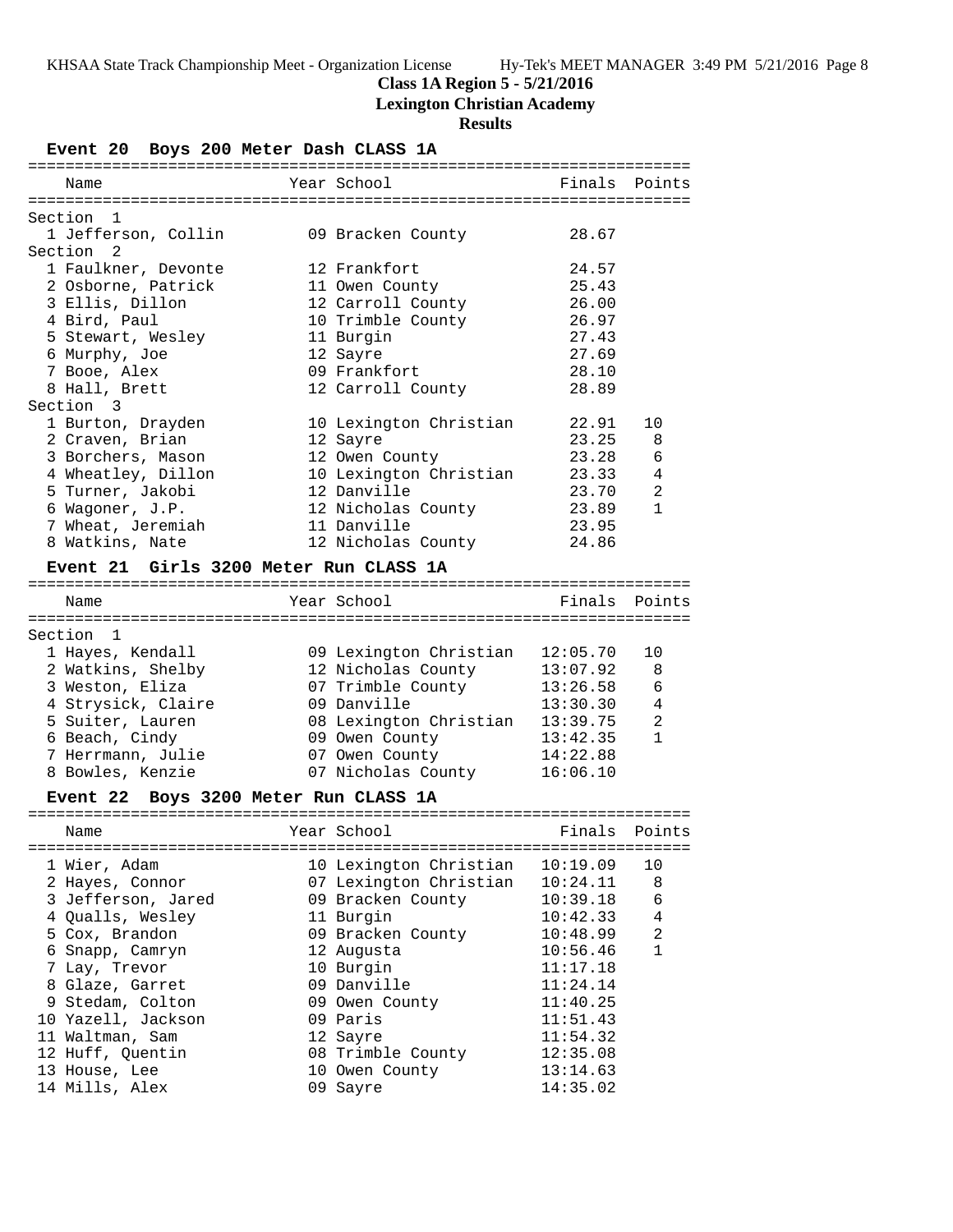**Class 1A Region 5 - 5/21/2016**

## **Lexington Christian Academy**

### **Results**

**Event 23 Girls 4x400 Meter Relay CLASS 1A**

| 4:39.81<br>1 Owen County<br>1) Jacobs, Nicole 12<br>2) Keeton, Alexia 12<br>3) Bourne, Allison 07<br>4) Tamplin, Samantha 12<br>2 Danville<br>4:44.08<br>1) Crawford, Grace 09<br>2) Strysick, Claire 09<br>4) Rankin, Taylor 10<br>3) Walker, Alyvia 11<br>4:51.04<br>3 Sayre<br>1) Kostelic, Katie 11<br>2) Frasca, Athena 09 | 10<br>8<br>6 |
|---------------------------------------------------------------------------------------------------------------------------------------------------------------------------------------------------------------------------------------------------------------------------------------------------------------------------------|--------------|
|                                                                                                                                                                                                                                                                                                                                 |              |
|                                                                                                                                                                                                                                                                                                                                 |              |
|                                                                                                                                                                                                                                                                                                                                 |              |
|                                                                                                                                                                                                                                                                                                                                 |              |
|                                                                                                                                                                                                                                                                                                                                 |              |
|                                                                                                                                                                                                                                                                                                                                 |              |
|                                                                                                                                                                                                                                                                                                                                 |              |
| 3) Frasca, Olivia 07<br>4) Cunningham, Lucie 12                                                                                                                                                                                                                                                                                 |              |
| 4 Lexington Christian<br>4:54.63                                                                                                                                                                                                                                                                                                | 4            |
| 1) Cooke, Rachel 09<br>2) Pulliam, Madeline 09                                                                                                                                                                                                                                                                                  |              |
| 3) Hayes, Kendall 09<br>4) Wallen, Abby 09                                                                                                                                                                                                                                                                                      |              |
| 5 Nicholas County<br>4:57.04                                                                                                                                                                                                                                                                                                    | 2            |
| 1) Flanigin, Shelby 10<br>2) Stafford, Shelby 09                                                                                                                                                                                                                                                                                |              |
| 3) Martin, Autumn 11<br>4) Waymire, Morgan 09                                                                                                                                                                                                                                                                                   |              |
| Boys 4x400 Meter Relay CLASS 1A<br>Event 24                                                                                                                                                                                                                                                                                     |              |
| School<br>Finals                                                                                                                                                                                                                                                                                                                | Points       |
|                                                                                                                                                                                                                                                                                                                                 |              |
| 3:41.89<br>1 Bracken County                                                                                                                                                                                                                                                                                                     | 10           |
| 1) Hamilton, Jacob 11<br>2) Bravard, John 12                                                                                                                                                                                                                                                                                    |              |
| 3) Clos, Austin 10<br>4) Parker, Nick 11                                                                                                                                                                                                                                                                                        |              |
| 3:42.02<br>2 Lexington Christian                                                                                                                                                                                                                                                                                                | 8            |
| 1) Huff, Adam 11<br>2) Wier, Aaron 12                                                                                                                                                                                                                                                                                           |              |
| 3) Madden, Andrew 09<br>4) Potter, Logan 11                                                                                                                                                                                                                                                                                     |              |
| 3:49.61<br>3 Nicholas County                                                                                                                                                                                                                                                                                                    | 6            |
| 1) Conyers, Aaron 11<br>2) Moon, Cody 11<br>4) Zepeda, Julio 11                                                                                                                                                                                                                                                                 |              |
| 3) Wagoner, J.P. 12<br>4 Danville<br>3:51.37                                                                                                                                                                                                                                                                                    | 4            |
| 1) Miller, Isaiah 09<br>2) Verhoven, Cole 11                                                                                                                                                                                                                                                                                    |              |
| 3) Ford, Tanner 10<br>4) Thornton, Zach 09                                                                                                                                                                                                                                                                                      |              |
| 4:03.64<br>5 Sayre                                                                                                                                                                                                                                                                                                              | 2            |
| 1) Saad, Christopher 12<br>2) Mckinney, Egan 12                                                                                                                                                                                                                                                                                 |              |
| 3) Craven, Brian 12<br>4) Murphy, Joe 12                                                                                                                                                                                                                                                                                        |              |
| 6 Owen County<br>4:05.99                                                                                                                                                                                                                                                                                                        | 1            |
| 1) Farrar, Nate 09<br>2) Forsee, Preston 12                                                                                                                                                                                                                                                                                     |              |
| 3) McDonald, Chad 12<br>4) Herrmann, Joseph 10                                                                                                                                                                                                                                                                                  |              |
| 4:26.23<br>7 Burgin                                                                                                                                                                                                                                                                                                             |              |
| 2) Hatfield, Drew 09<br>1) Preston, Hunter 10                                                                                                                                                                                                                                                                                   |              |
| 3) Mckenzie, Michael 11<br>4) Stewart, Wesley 11                                                                                                                                                                                                                                                                                |              |
| -- Paris<br>DO                                                                                                                                                                                                                                                                                                                  | exchange 1   |
| 2) Barber, Matthew 08<br>1) Strings, Travis 09                                                                                                                                                                                                                                                                                  |              |
| 3) Arnett, Noah 09<br>4) Sanford, Lavonte 09                                                                                                                                                                                                                                                                                    |              |
| <b>Event 39</b><br>Mixed 100 Meter Dash Relay Unified Ambulatory Unified                                                                                                                                                                                                                                                        |              |

Name **Name** Year School **Finals** ================================================================ 1 Fields, James